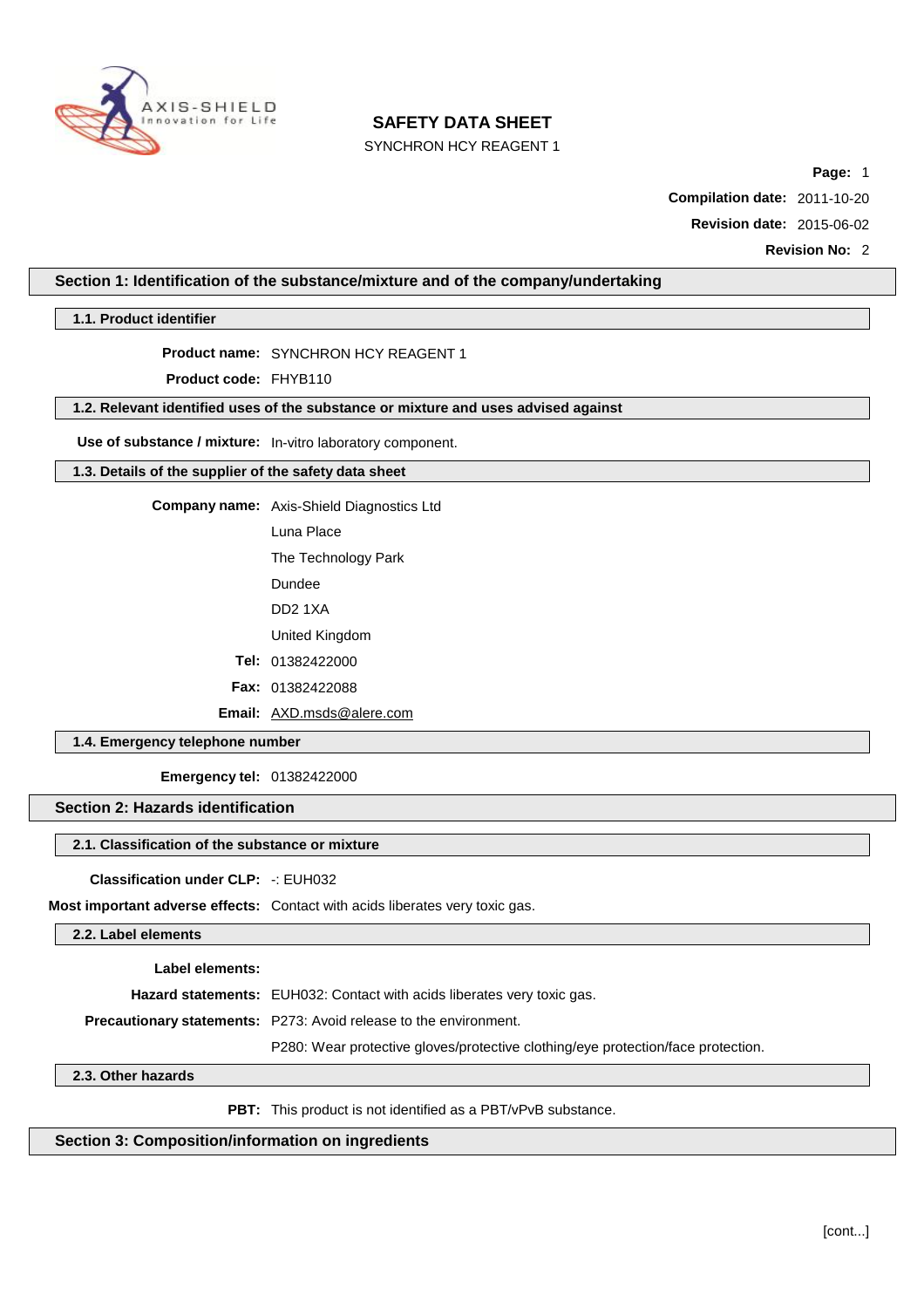## SYNCHRON HCY REAGENT 1

### **3.2. Mixtures**

#### **Hazardous ingredients:**

ETHANOL

| <b>EINECS</b> | CAS     | PBT/WEL                                                 | <b>CLP Classification</b>       | Percent |
|---------------|---------|---------------------------------------------------------|---------------------------------|---------|
| 200-578-6     | 64-17-5 | Substance with a Community<br>workplace exposure limit. | <sup>1</sup> Flam. Liq. 2: H225 | 1-10%   |

#### TRIZMA® BASE

| 201-064-4 | 77-86-1 | Skin Irrit. 2: H315; Eye Irrit. 2: H319;<br>STOT SE 3: H335 | 1-10% |
|-----------|---------|-------------------------------------------------------------|-------|
|           |         |                                                             |       |

## SODIUM AZIDE

| 247-852-1 | 26628-22-8 | Acute Tox. 2: H300; Aquatic Acute 1: | <1% |
|-----------|------------|--------------------------------------|-----|
|           |            | H400; Aquatic Chronic 1: H410; -:    |     |
|           |            | EUH032                               |     |

#### **Section 4: First aid measures**

**4.1. Description of first aid measures**

**Skin contact:** Wash immediately with plenty of soap and water.

**Eye contact:** Bathe the eye with running water for 15 minutes.

**Ingestion:** Wash out mouth with water.

**Inhalation:** Remove casualty from exposure ensuring one's own safety whilst doing so. Consult a doctor.

#### **4.2. Most important symptoms and effects, both acute and delayed**

**Skin contact:** There may be mild irritation at the site of contact.

**Eye contact:** There may be irritation and redness.

**Ingestion:** There may be irritation of the throat.

**Inhalation:** No symptoms.

**Delayed / immediate effects:** Immediate effects can be expected after short-term exposure.

**4.3. Indication of any immediate medical attention and special treatment needed**

**Immediate / special treatment:** Not applicable.

## **Section 5: Fire-fighting measures**

#### **5.1. Extinguishing media**

**Extinguishing media:** Suitable extinguishing media for the surrounding fire should be used. Use water spray

to cool containers.

## **5.2. Special hazards arising from the substance or mixture**

**Exposure hazards:** In combustion emits toxic fumes.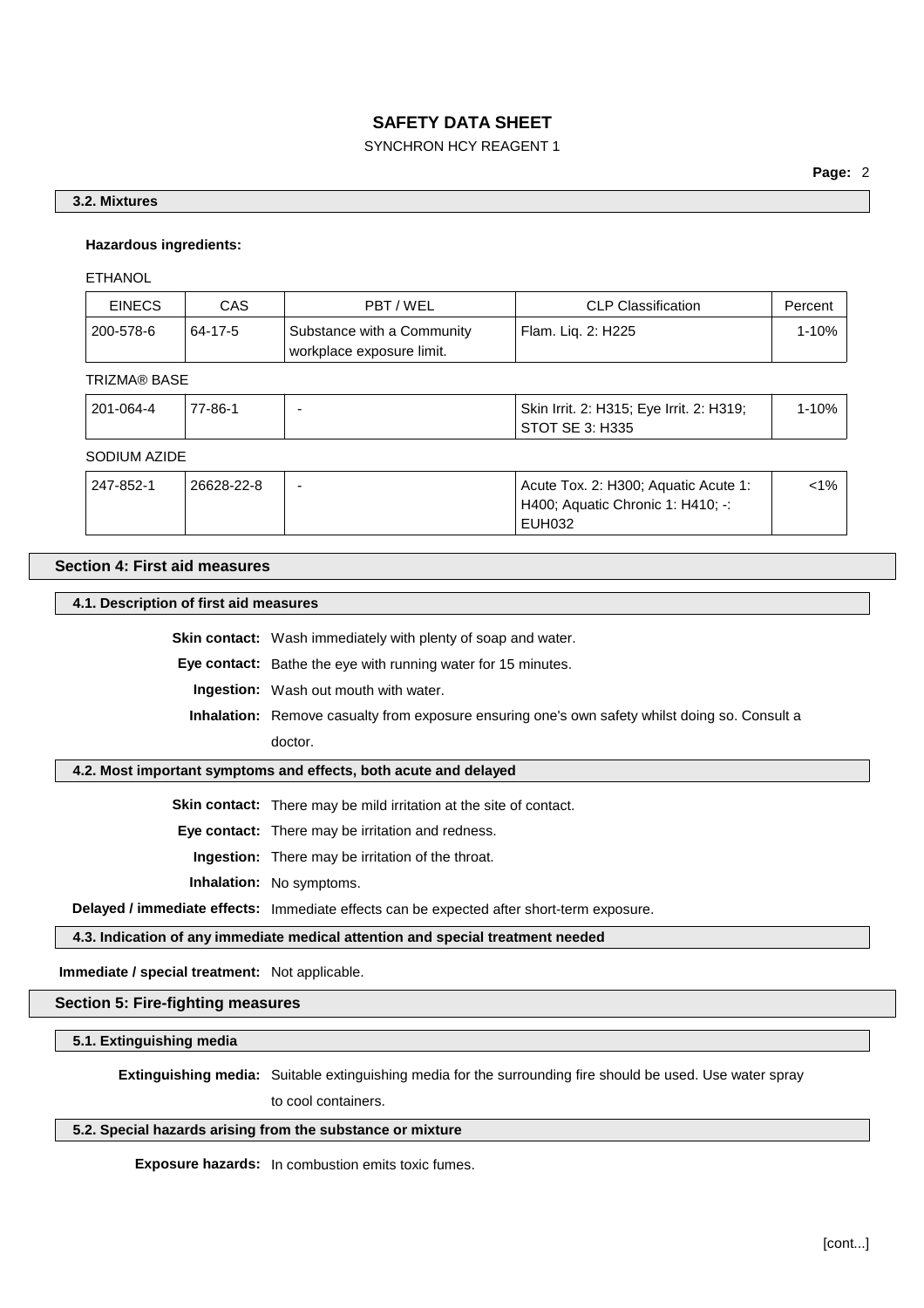## SYNCHRON HCY REAGENT 1

## **5.3. Advice for fire-fighters**

**Advice for fire-fighters:** Wear self-contained breathing apparatus. Wear protective clothing to prevent contact with skin and eyes.

#### **Section 6: Accidental release measures**

#### **6.1. Personal precautions, protective equipment and emergency procedures**

**Personal precautions:** Refer to section 8 of SDS for personal protection details. Turn leaking containers leakside up to prevent the escape of liquid. Mark out the contaminated area with signs and prevent access to unauthorised personnel.

**6.2. Environmental precautions**

**Environmental precautions:** Do not discharge into drains or rivers. Contain the spillage using bunding.

#### **6.3. Methods and material for containment and cleaning up**

**Clean-up procedures:** Absorb into dry earth or sand. Transfer to a closable, labelled salvage container for

disposal by an appropriate method.

## **6.4. Reference to other sections**

**Reference to other sections:** Refer to section 8 of SDS.

#### **Section 7: Handling and storage**

#### **7.1. Precautions for safe handling**

**Handling requirements:** Avoid the formation or spread of mists in the air. Avoid direct contact with the substance.

#### **7.2. Conditions for safe storage, including any incompatibilities**

**Storage conditions:** Store in a cool, well ventilated area. Keep container tightly closed. The floor of the storage room must be impermeable to prevent the escape of liquids.

**Suitable packaging:** Must only be kept in original packaging.

#### **7.3. Specific end use(s)**

**Specific end use(s):** No data available.

## **Section 8: Exposure controls/personal protection**

### **8.1. Control parameters**

#### **Hazardous ingredients:**

#### **ETHANOL**

#### **Workplace exposure limits: Respirable** dust

| State | 8 hour TWA | 15 min. STEL | 8 hour TWA | 15 min. STEL |
|-------|------------|--------------|------------|--------------|
| UK    | 1920 mg/m3 |              |            |              |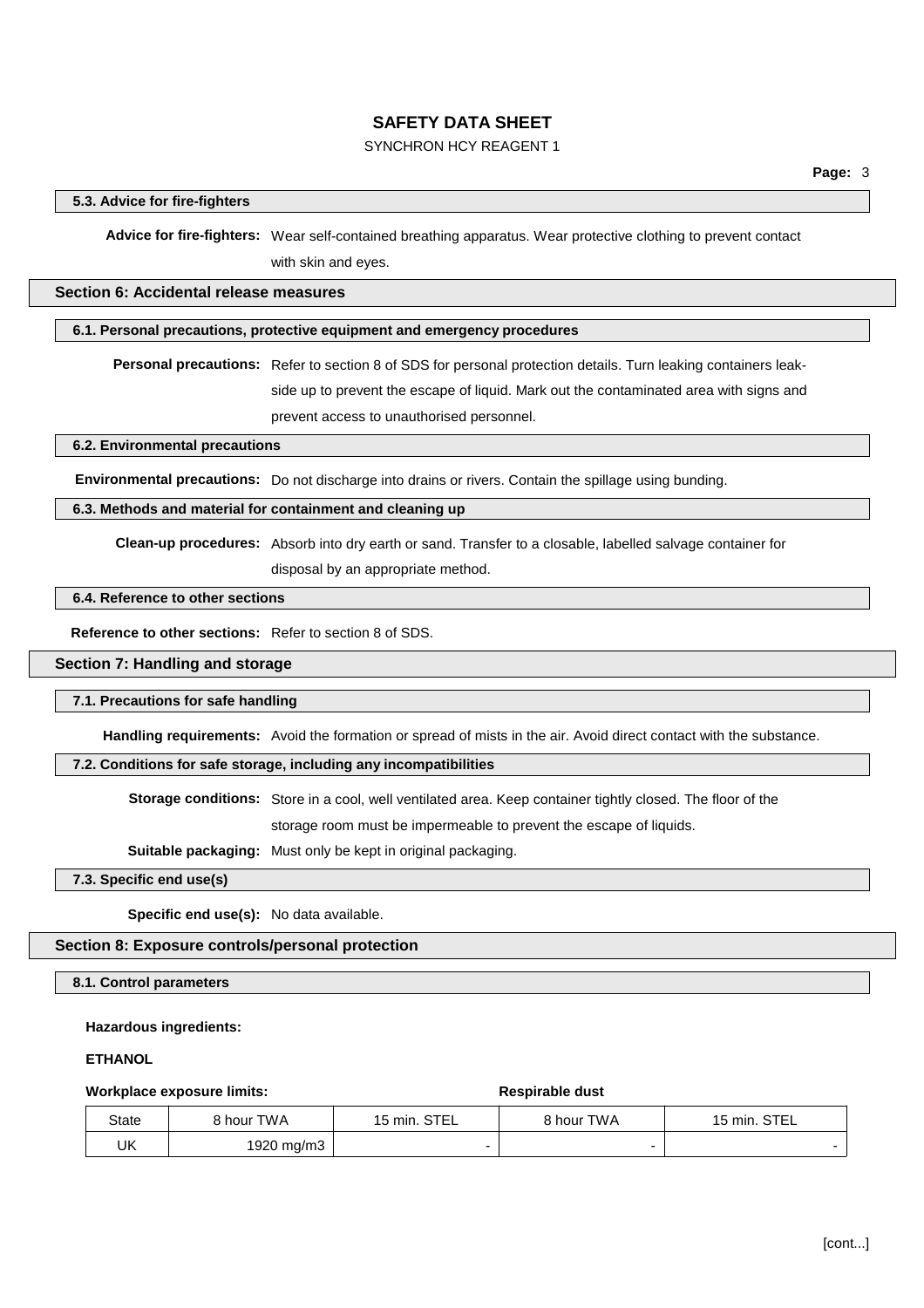## SYNCHRON HCY REAGENT 1

## **Page:** 4

|                                            | <b>SODIUM AZIDE</b>       |                                              |                           |                                                                                                           |                |  |
|--------------------------------------------|---------------------------|----------------------------------------------|---------------------------|-----------------------------------------------------------------------------------------------------------|----------------|--|
|                                            | <b>UK</b>                 |                                              | $0.1$ mg/m $3$            | $0.3$ mg/m $3$                                                                                            | $\overline{a}$ |  |
|                                            |                           |                                              |                           |                                                                                                           |                |  |
|                                            | <b>DNEL/PNEC Values</b>   |                                              |                           |                                                                                                           |                |  |
|                                            |                           | <b>DNEL / PNEC</b> No data available.        |                           |                                                                                                           |                |  |
|                                            | 8.2. Exposure controls    |                                              |                           |                                                                                                           |                |  |
|                                            |                           |                                              |                           | Engineering measures: The floor of the storage room must be impermeable to prevent the escape of liquids. |                |  |
|                                            |                           |                                              |                           | Respiratory protection: Respiratory protection not required.                                              |                |  |
|                                            |                           | Hand protection: Protective gloves.          |                           |                                                                                                           |                |  |
|                                            |                           | Eye protection: Safety glasses.              |                           |                                                                                                           |                |  |
|                                            |                           | Skin protection: Protective clothing.        |                           |                                                                                                           |                |  |
|                                            |                           | Environmental: No special requirement.       |                           |                                                                                                           |                |  |
|                                            |                           | Section 9: Physical and chemical properties  |                           |                                                                                                           |                |  |
|                                            |                           |                                              |                           |                                                                                                           |                |  |
|                                            |                           |                                              |                           | 9.1. Information on basic physical and chemical properties                                                |                |  |
|                                            |                           | State: Liquid                                |                           |                                                                                                           |                |  |
|                                            |                           |                                              | <b>Colour: Colourless</b> |                                                                                                           |                |  |
| <b>Odour: Odourless</b>                    |                           |                                              |                           |                                                                                                           |                |  |
| Relative density: 1.003<br><b>pH:</b> 8.30 |                           |                                              |                           |                                                                                                           |                |  |
|                                            | 9.2. Other information    |                                              |                           |                                                                                                           |                |  |
|                                            |                           |                                              |                           |                                                                                                           |                |  |
|                                            |                           | <b>Other information:</b> No data available. |                           |                                                                                                           |                |  |
|                                            |                           | Section 10: Stability and reactivity         |                           |                                                                                                           |                |  |
|                                            |                           |                                              |                           |                                                                                                           |                |  |
|                                            | 10.1. Reactivity          |                                              |                           |                                                                                                           |                |  |
|                                            |                           |                                              |                           | Reactivity: Stable under recommended transport or storage conditions.                                     |                |  |
|                                            | 10.2. Chemical stability  |                                              |                           |                                                                                                           |                |  |
|                                            |                           |                                              |                           | Chemical stability: Stable under normal conditions.                                                       |                |  |
|                                            |                           | 10.3. Possibility of hazardous reactions     |                           |                                                                                                           |                |  |
|                                            |                           |                                              |                           |                                                                                                           |                |  |
|                                            |                           |                                              |                           | Hazardous reactions: Hazardous reactions will not occur under normal transport or storage conditions.     |                |  |
|                                            |                           |                                              |                           | Decomposition may occur on exposure to conditions or materials listed below.                              |                |  |
|                                            | 10.4. Conditions to avoid | <b>Conditions to avoid: Heat.</b>            |                           |                                                                                                           |                |  |

**10.5. Incompatible materials**

**Materials to avoid:** Strong oxidising agents. Strong acids.

**10.6. Hazardous decomposition products**

**Haz. decomp. products:** In combustion emits toxic fumes.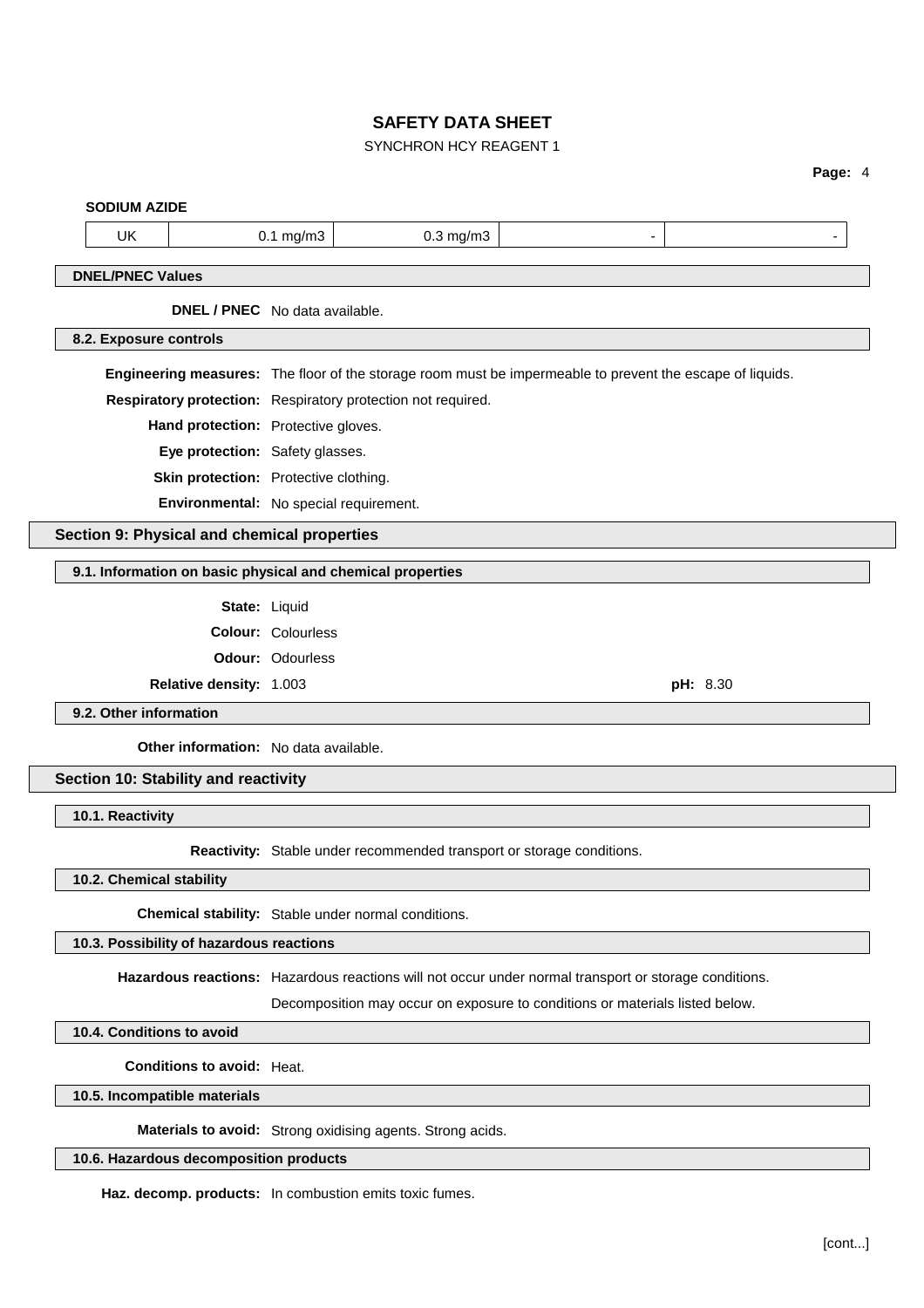## SYNCHRON HCY REAGENT 1

**Page:** 5

### **Section 11: Toxicological information**

### **11.1. Information on toxicological effects**

#### **Hazardous ingredients:**

#### **ETHANOL**

| <b>IVN</b> | <b>RAT</b> | LD50 | 1440 | mg/kg |
|------------|------------|------|------|-------|
| ' ORL      | <b>MUS</b> | LD50 | 3450 | mg/kg |
| ' ORL      | <b>RAT</b> | LD50 | 7060 | mg/kg |

#### **TRIZMA® BASE**

| ORAL | RAT | LD50<br>__ | ാററ | ma/ka |
|------|-----|------------|-----|-------|
|      |     |            |     |       |

### **SODIUM AZIDE**

| ORL        | <b>MUS</b> | LD50 | 27 | mg/kg |
|------------|------------|------|----|-------|
| ORL        | <b>RAT</b> | LD50 | 27 | mg/kg |
| <b>SKN</b> | <b>RAT</b> | LD50 | 50 | mg/kg |

**Toxicity values:** No data available.

**Symptoms / routes of exposure**

**Skin contact:** There may be mild irritation at the site of contact.

**Eye contact:** There may be irritation and redness.

**Ingestion:** There may be irritation of the throat.

**Inhalation:** No symptoms.

**Delayed / immediate effects:** Immediate effects can be expected after short-term exposure.

**Other information:** Not applicable.

# **Section 12: Ecological information**

**12.1. Toxicity**

**Ecotoxicity values:** No data available.

## **12.2. Persistence and degradability**

#### **Persistence and degradability:** No data available.

**12.3. Bioaccumulative potential**

**Bioaccumulative potential:** No data available.

**12.4. Mobility in soil**

**Mobility:** Readily absorbed into soil.

## **12.5. Results of PBT and vPvB assessment**

**PBT identification:** This product is not identified as a PBT/vPvB substance.